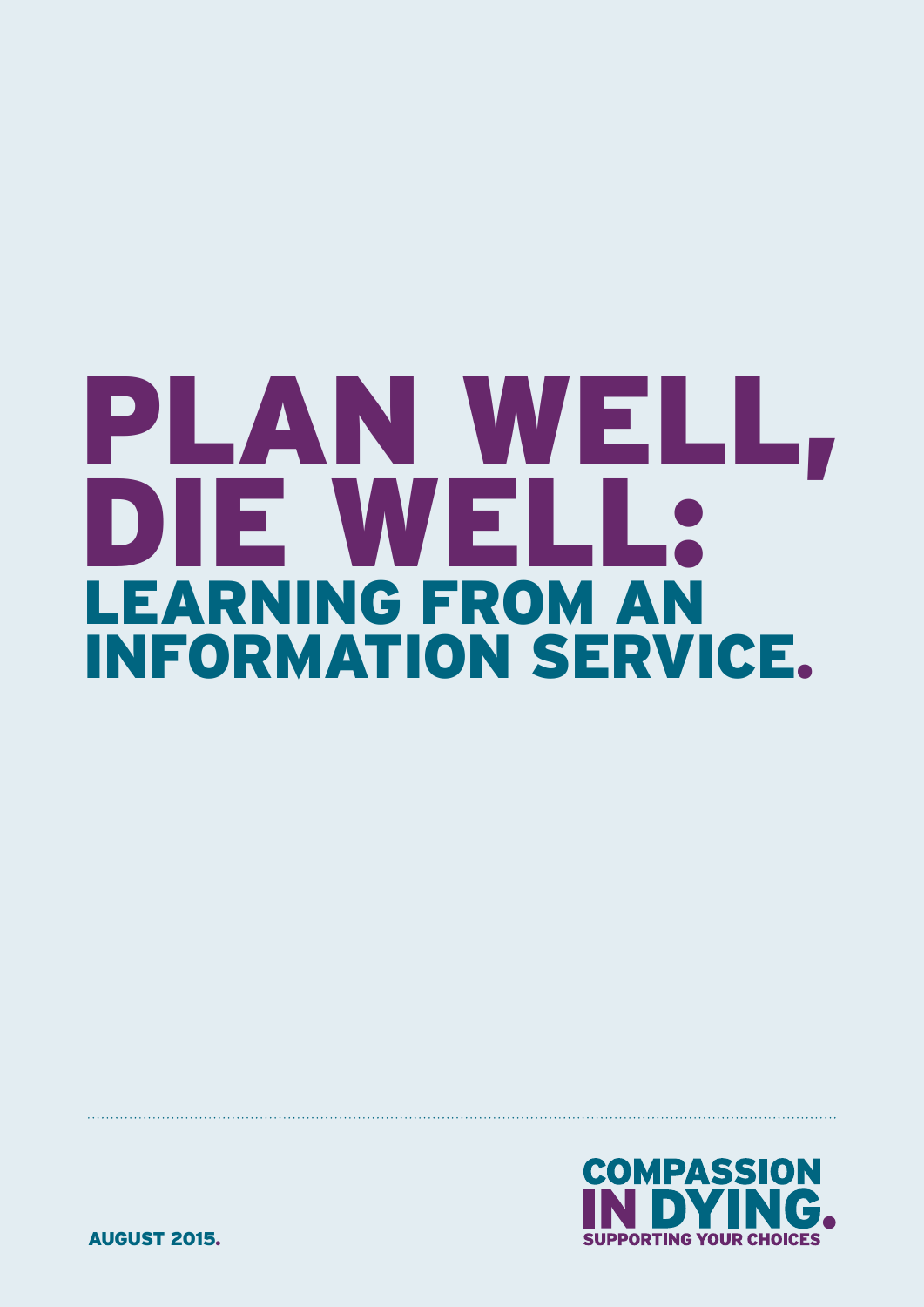# CONTENTS.

| <b>SECTION</b>                           | <b>PAGE NUMBER</b> |  |
|------------------------------------------|--------------------|--|
| <b>Executive summary</b>                 | 3.                 |  |
| The information service                  | 4.                 |  |
| The impact of the information service    | 7.                 |  |
| The case for advance care planning       | 8.                 |  |
| Enabling person-centred end-of-life care | 10.                |  |
| About Compassion in Dying                | 14.                |  |
| Common terms                             | 15.                |  |
|                                          |                    |  |

The findings in this report draw on responses to surveys (postal and online) of our service users between May 2012 and October 2014, in addition to a YouGov poll of 3,000 people commissioned by Compassion in Dying.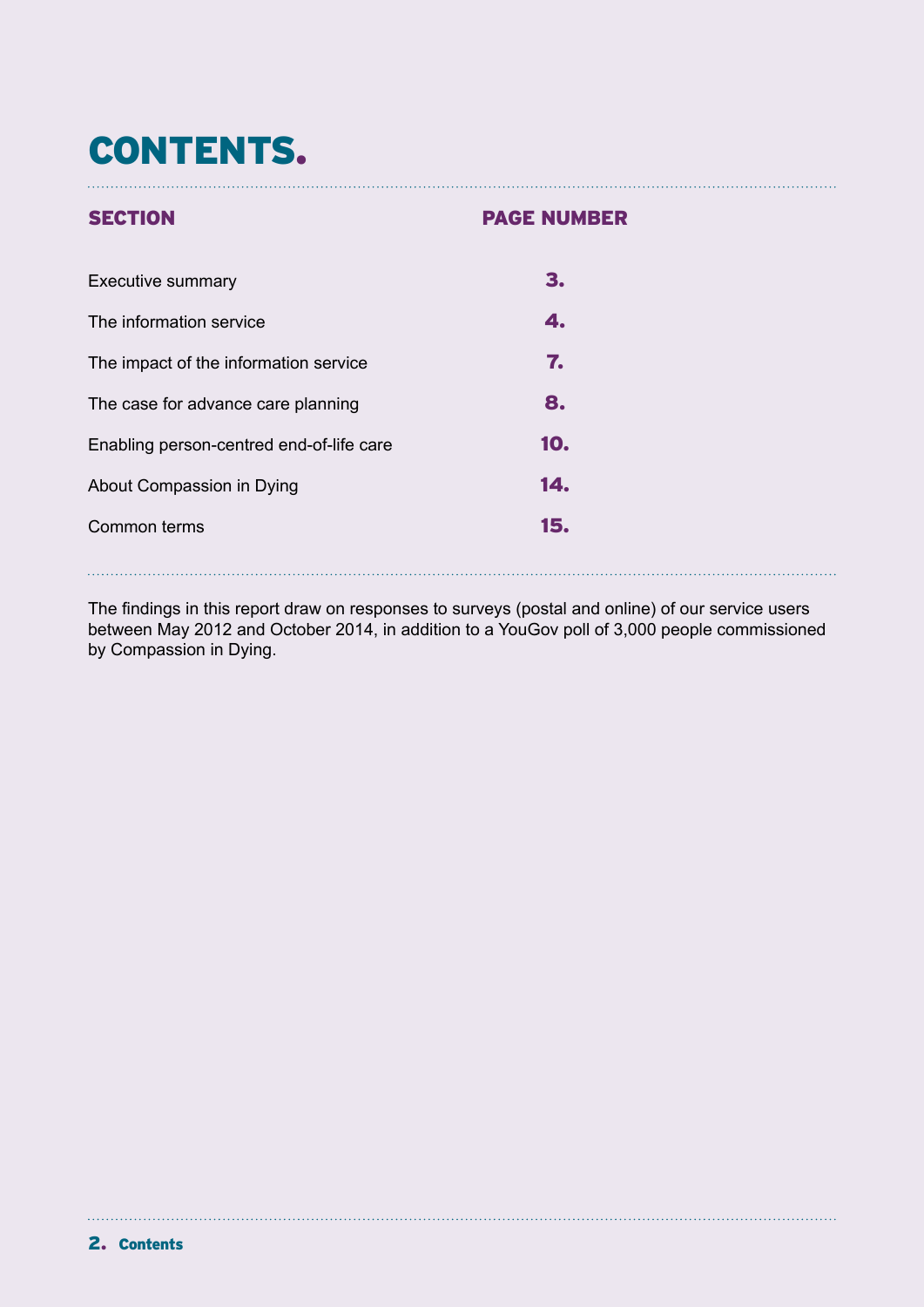# EXECUTIVE SUMMARY.

Compassion in Dying's Information Line was established in May 2011. It is a unique, national, free information service that helps people to understand their legal rights and choices when making decisions about their treatment and care. This includes providing information on how people can plan their treatment in advance in a legally binding way.

Demand for this service is rapidly increasing – 2014 saw a 40% increase in people contacting us for support and information.

### THE SERVICE

This report examines who contacts us, what they talk about and how we help them. It also demonstrates the importance of our work in empowering people to take control of their care and in facilitating better communication about end-of-life wishes. After contacting us:

- 95% of people felt more confident that their wishes for treatment and care would be respected;
- 76% went on to make an Advance Decision; and
- 95% spoke to somebody else about their medical treatment wishes.

### THE CASE FOR ADVANCE CARE PLANNING

Drawing on results from a YouGov poll of over 3,000 people, this report demonstrates that having end-of-life wishes formally recorded can make a positive difference to the dying person having the 'good death' they would want.

The research found that when patients' wishes were recorded, they were 41% more likely to be judged by loved ones to have died well. Where end-of-life wishes were not recorded people were 53% more likely to receive treatment they did not want.

Crucially, the results showed that formally recording end-of-life wishes has a positive impact on:

- improving end-of-life experiences;
- preventing unwanted treatment; and
- helping to reduce avoidable hospital admissions.

### ENABLING PERSON CENTRED CARE: BARRIERS AND RECOMMENDATIONS

The experiences of Compassion in Dying's service users demonstrate significant barriers to enabling person centred end-of-life care.

- Barrier 1: Lack of a formal system for recording end-of-life wishes
- Barrier 2: Lack of awareness amongst healthcare professionals
- Barrier 3: Lack of support to complete advance planning documents

This report makes recommendations on how to address these barriers; policy makers, commissioners and practitioners need to focus on addressing these issues if people are to be supported to plan ahead for their future care in a way that is effective and meaningful.

This report demonstrates the tangible benefits of advance care planning for the patients themselves and the healthcare team that care for them. However, fundamental improvements need to be made in policy and practice in order to ensure that people can complete these documents and that their stated wishes can then be followed.

Executive summary 3.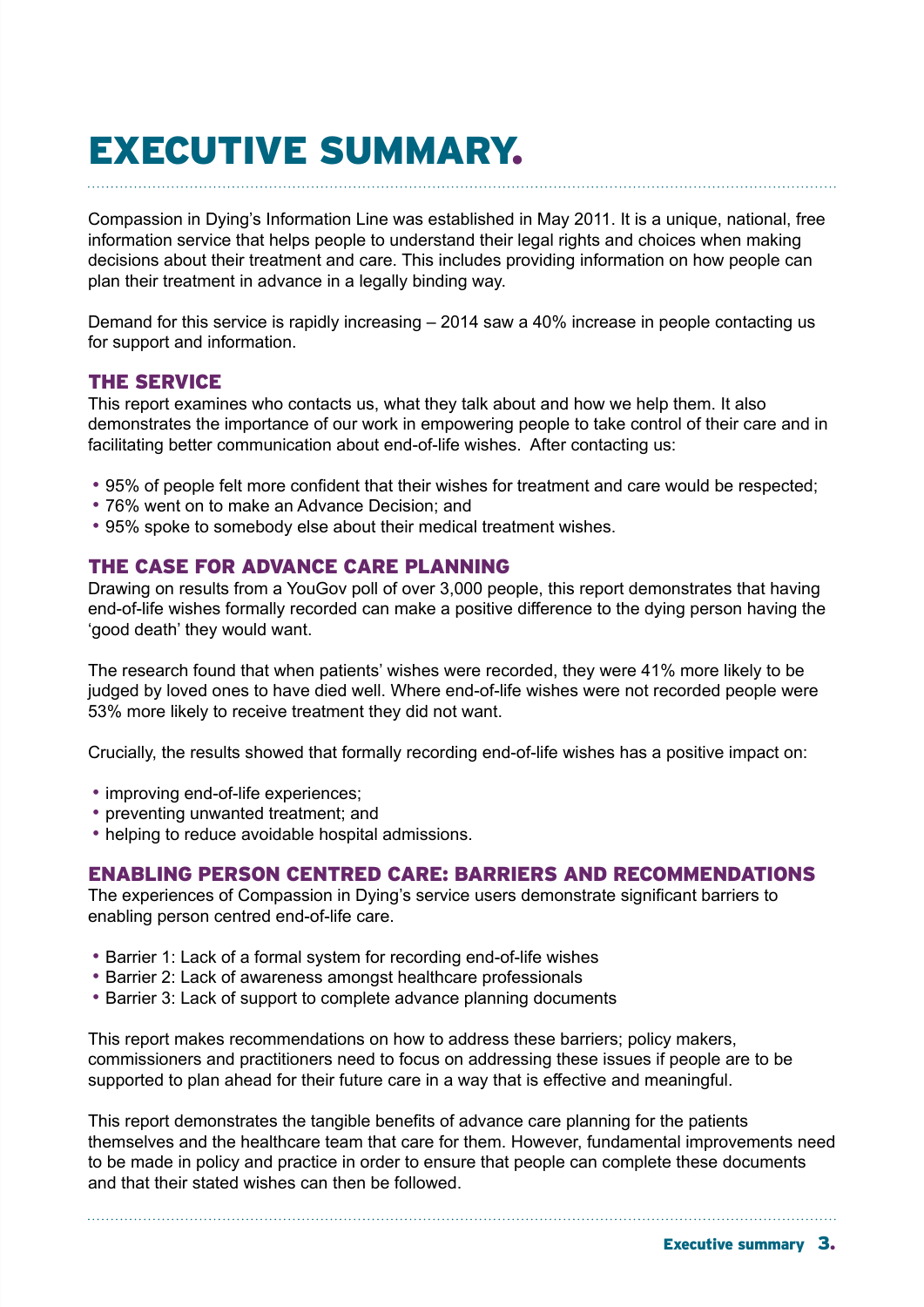# THE INFORMATION SERVICE.

Compassion in Dying is the UK's leading provider of free Advance Decisions. We produce a range of publications for individuals, carers and healthcare professionals. We also provide practical support to help people complete Advance Decisions, Advance Statements and Lasting Powers of Attorney for Health and Welfare.

The Information Line is supported by online guidance through Compassion in Dying's website. Here service users can access detailed information on end-of-life decision-making and can download all of our publications, including a template Advance Decision, free of charge.

### WHO CONTACTS US

The Information Line currently receives over 260 calls, letters and emails a month. The majority of our callers are individuals phoning on their own behalf (88%), but we also speak to family members, friends and carers (7%), health and social care professionals (3%) and other organisations (2%).

The Compassion in Dying website attracts over 3,000 visitors a month. This service appeals to a younger demographic than our Information Line. Almost half of the people who use the website are under 65, whereas under 65s account for only one in ten callers to the Information Line.

## THE INFORMATION LINE CURRENTLY RECEIVES OVER 260 CALLS, LETTERS AND EMAILS A MONTH.

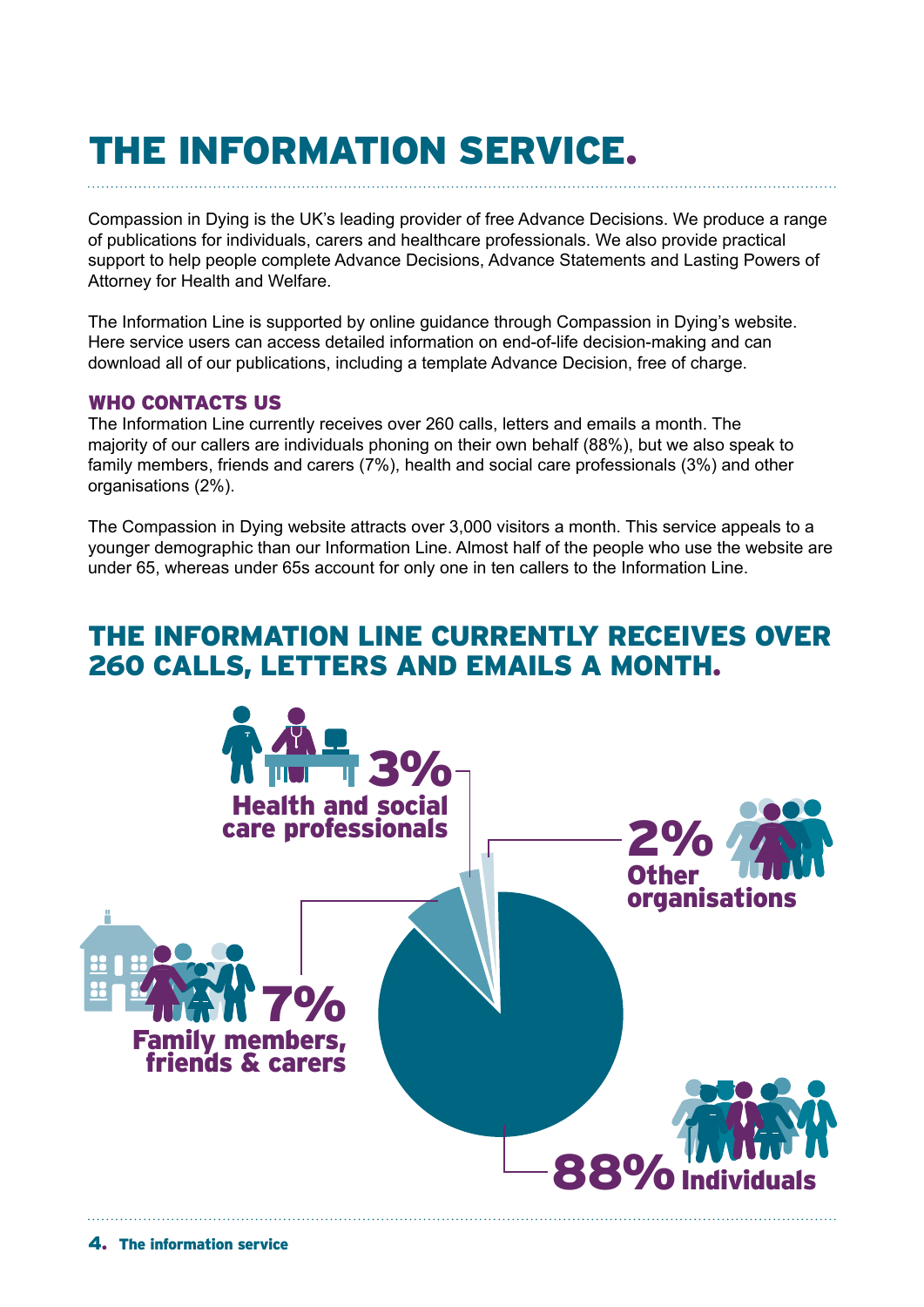### WHY PEOPLE CONTACT US AND WHAT WE TALK ABOUT

Many people who contact us have strong feelings about what they would or would not want at the end of life and want to know how they can document this in a legally binding way.

Most commonly, our service users want to understand the steps they can take to ensure their wishes for treatment and care will be respected should they lose capacity in the future. For many, these enquiries are triggered by a recent media story of someone dying in a bad way, or by witnessing the death of a loved one.

 My sister and I nursed our mother until she died. Now I am ill and I know my sister is worried that she doesn't know or won't be certain of my wishes. Having my wishes recorded would reassure her.

#### KATE, Information Line service user

Others contact us following a diagnosis of an illness because they want to ensure that, as far as possible, they retain control over their future care. 55% of our service users have an existing medical condition.

Many enquiries are from family members of people who have lost capacity. Often they want to know if they have a right to be involved in discussions about that person's care or to understand how decisions will be made on their relative's behalf.

We are also contacted by healthcare professionals seeking clarity on a particular issue or requesting information for their patients or service users.

Complex legal and ethical issues are frequently raised. Topics commonly discussed include the ethical issues surrounding the withdrawal of medical treatment, best interests decision-making in the absence of capacity, religious perspectives on end-of-life care and decision-making for people in vegetative and minimally conscious states.

### THE INFORMATION WE PROVIDE

Approximately 90% of people who contact us are sent further information, such as factsheets, publications and template forms.

We currently send out over 240 Advance Decision forms a month and over 10,000 Advance Decisions are downloaded from our website each year.

As a result of contacting the Information Line or using the Compassion in Dying website:

- 95% of people felt better informed about their end-of-life rights and choices
- 96% were satisfied with the information we provided
- 76% went on to tell somebody else about our work

The information service 5.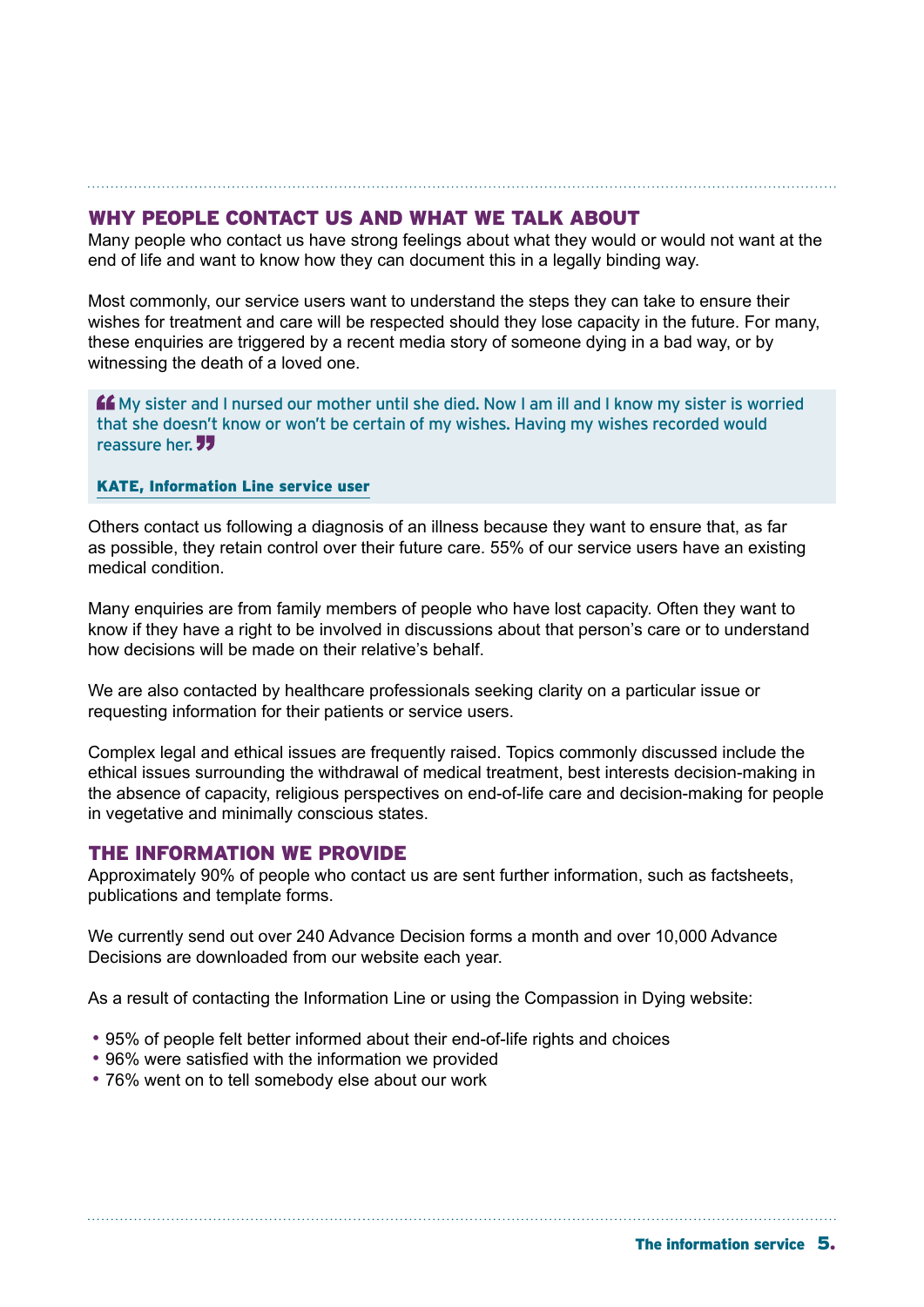### CASE STUDY

**If** I have Lasting Power of Attorney for Health and Welfare for my father, who has advanced dementia and lives in a care home. Late last year he developed pneumonia and I instructed the doctors not to give him antibiotics because I and the other attorneys wanted nature to take its course, as my father would have wanted. The doctors refused and said that because of their duty of care towards him, they would be held accountable if they did not administer the antibiotics.

I contacted Compassion in Dying's Information Line to find out what my rights were as an attorney in this situation. I had several conversations with them over the phone and by email where we discussed what the law says about making decisions about medical treatment on behalf of someone who lacks capacity, whether as an attorney or a healthcare professional.

During my father's care I had contact with many professionals but Compassion in Dying was one of the very few experts and specialists who were authoritative, considerate and interested. I thank you most sincerely for your support and for caring, and for your continued willingness to help. 77

PAUL, Information Line service user

### AS A RESULT OF CONTACTING THE INFORMATION LINE OR USING THE COMPASSION IN DYING WEBSITE:

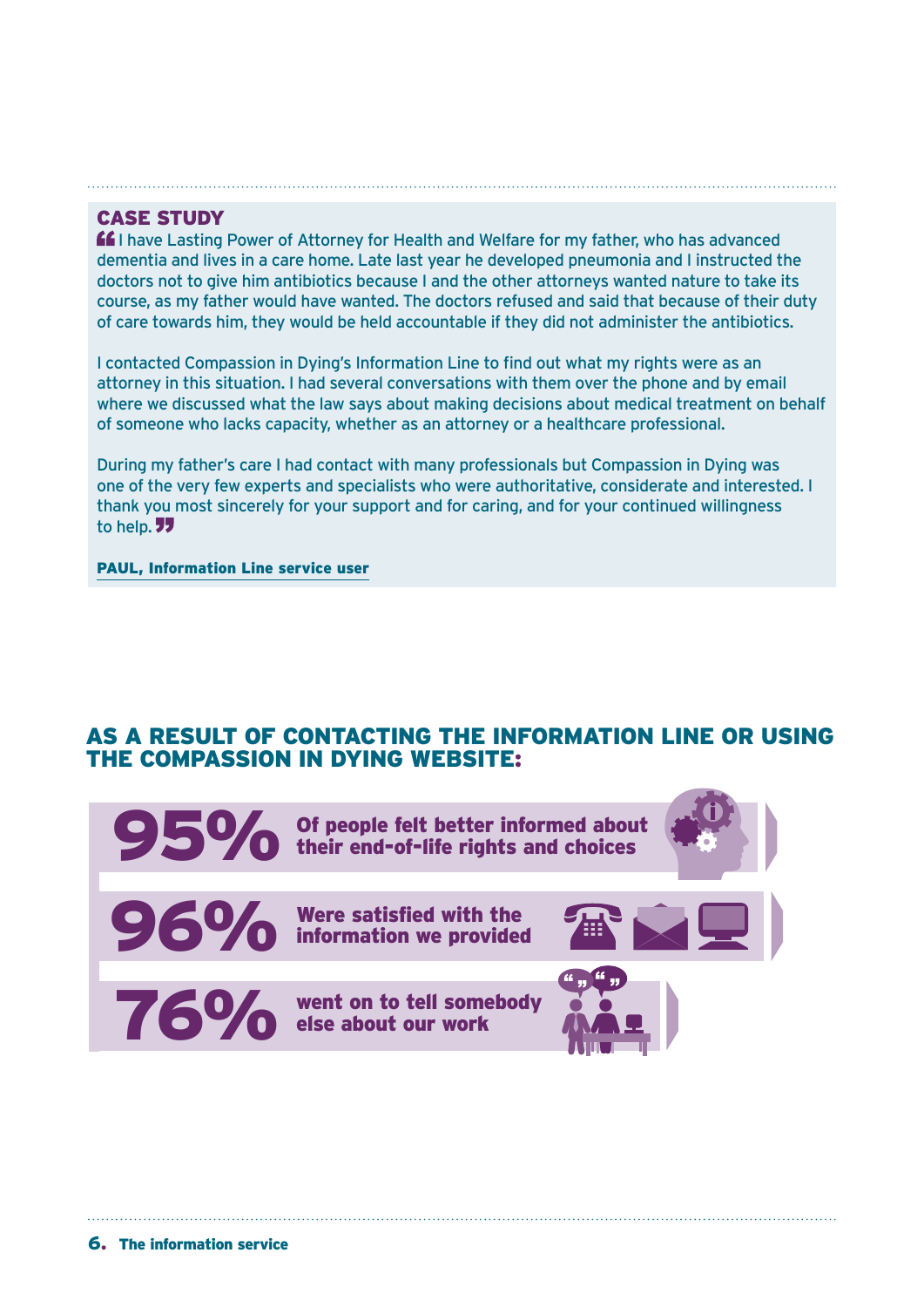# THE IMPACT OF THE INFORMATION SERVICE.

### EMPOWERING PEOPLE TO TAKE CONTROL After speaking to Compassion in Dying 95% of people felt more confident that their wishes for treatment and care would be respected.

Following contact with the Information Line a large majority of people took practical steps to document their wishes or to appoint someone else to speak for them if they became unable to make decisions for themselves. 76% of those who contacted us went on to make an Advance Decision and 23% made a Lasting Power of Attorney for Health and Welfare.

### FACILITATING BETTER COMMUNICATION ABOUT END-OF-LIFE WISHES

The benefits of discussing this issue cannot simply be measured by the number of people who go on to complete an Advance Decision form or appoint a Lasting Power of Attorney for Health and Welfare. For many people this may be the first time they have considered what their choices and legal rights are. Discussing these issues with other people is often a first step towards feeling much more confident and reassured about their future care.

95% of our service users spoke to somebody else about their medical treatment wishes after contacting the Information Line; of these people 93% spoke to a partner, family member or close friend, 73% spoke to their doctor, 6% got in touch with their hospital and 19% made contact with a solicitor.

### Of the people who spoke to their doctor about their Advance Decision, 97% said that a copy of the form was then stored with their medical records and 18% also discussed related issues such as resuscitation.



Of our service users spoke to somebody else about their medical treatment wishes after contacting the Information Line;

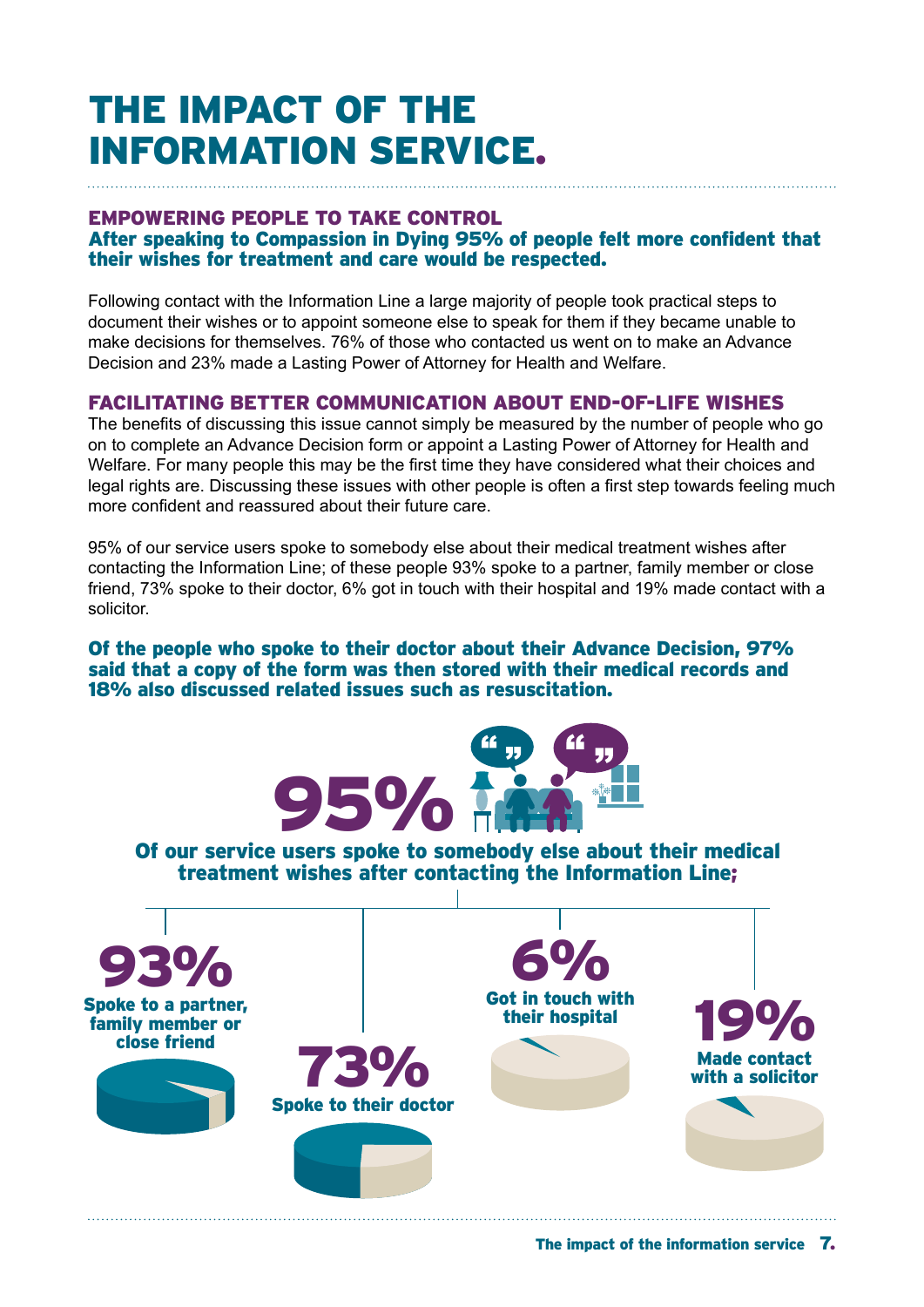# THE CASE FOR ADVANCE CARE PLANNING.

In a poll conducted in May 2015 by YouGov, we asked respondents to think back to the last close relative or friend who died from a short or long-term illness (i.e. someone who should have had planned care) and then asked them questions about that person's experiences at the end of life.

39% of people felt their friend or relative died in a good way and 47% felt their relative or friend died in a bad way.

20% said their dying friend or relative's end-of-life wishes had been recorded formally, for example in their medical notes or by making an Advance Decision.

### IMPROVING END-OF-LIFE EXPERIENCES

52% of those whose end-of-life wishes had been formally recorded were reported as dying in a good way, whereas, for those whose wishes weren't recorded, only 37% died in a good way.

### The figures show that those who had their wishes formally recorded were 41% more likely to die well.

### PREVENTING UNWANTED TREATMENT

39% of respondents said that their friend or relative was given medical treatment at the end of life intended to keep them alive, such as cardio-pulmonary resuscitation or artificial nutrition and hydration. **20% of these people felt that the dying person would not have wanted to receive this treatment.**

Crucially, for those people who were felt to have received treatment that they did not want, 17% had their end-of-life wishes formally recorded, whereas 26% did not.

### So, when end-of-life wishes were not recorded people were 53% more likely to receive treatment that they did not want.

#### HELPING TO REDUCE AVOIDABLE HOSPITAL ADMISSIONS

The poll revealed that 34% of those whose end-of-life wishes were not formally recorded were thought to have spent time in hospital that could have been avoided, compared to 28% of those whose wishes were recorded. Even a small reduction in the number of unplanned end-of-life hospital admissions would allow a significant number of patients to die at home or in their usual place of residence**<sup>1</sup>** .

### This indicates that formally recording a person's end-of-life wishes can have a positive impact on reducing unnecessary and unplanned hospital admissions.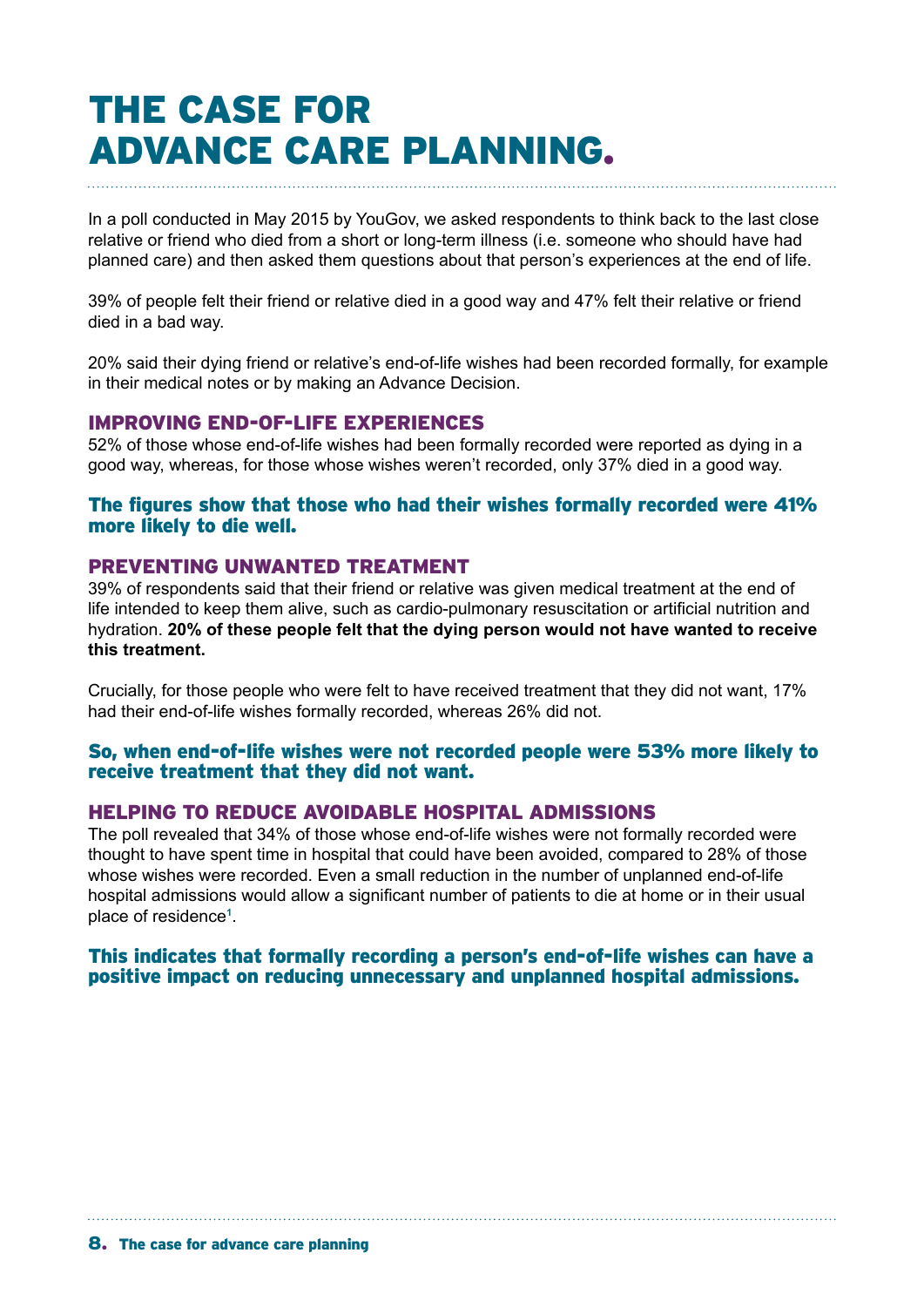These findings indicate that patients who have their treatment wishes formally recorded are more likely to have a good death than those that do not. They are less likely to be given unwanted medical treatment and are less likely to spend time in hospital that could have been avoided.

If a person is unable to communicate or make decisions and their wishes for end-of-life care are documented, the decision-making process for clinicians is much simpler. With a clear set of instructions in the person's own words, or with a nominated attorney to decide on their behalf, the healthcare team are not left guessing what that person would want.

As well as the obvious benefits for clinicians and service providers, the positive effect on the individual concerned is clear. In the same YouGov poll, 40% of respondents reported that recording their own end-of-life treatment wishes in advance would make them feel in control and 32% said it would make them feel reassured. Callers to our helpline repeatedly tell us that planning ahead by making an Advance Decision or LPA gives them a sense of reassurance and peace of mind that allows them to get on with living well.

 $\mathbf{f}$  I feel very strongly about this issue and it is such a 'good' feeling knowing my wishes have been recorded **77** 

#### SONIA, Information Line service user

We know that only around 4% of the 'well' general public have an Advance Decision or LPA,<sup>2</sup> so it is encouraging that 20% of dying patients had their end-of-life wishes formally recorded. However, we still believe that this figure is much too low. More work is needed to ensure dying people can consider and formally record their treatment and care preferences.

Research shows that 82% of people would not want their doctor to make final end-of-life treatment decisions on their behalf: 52% would rather make these decisions themselves, with their wishes written out in advance, and 30% would prefer a family member or friend to make the decision for them.**<sup>3</sup>** Clearly there is real impetus amongst the general population to plan ahead. However the current lack of awareness amongst both the public and healthcare professionals and the lack of practical support available to help people complete these documents is preventing them from doing so.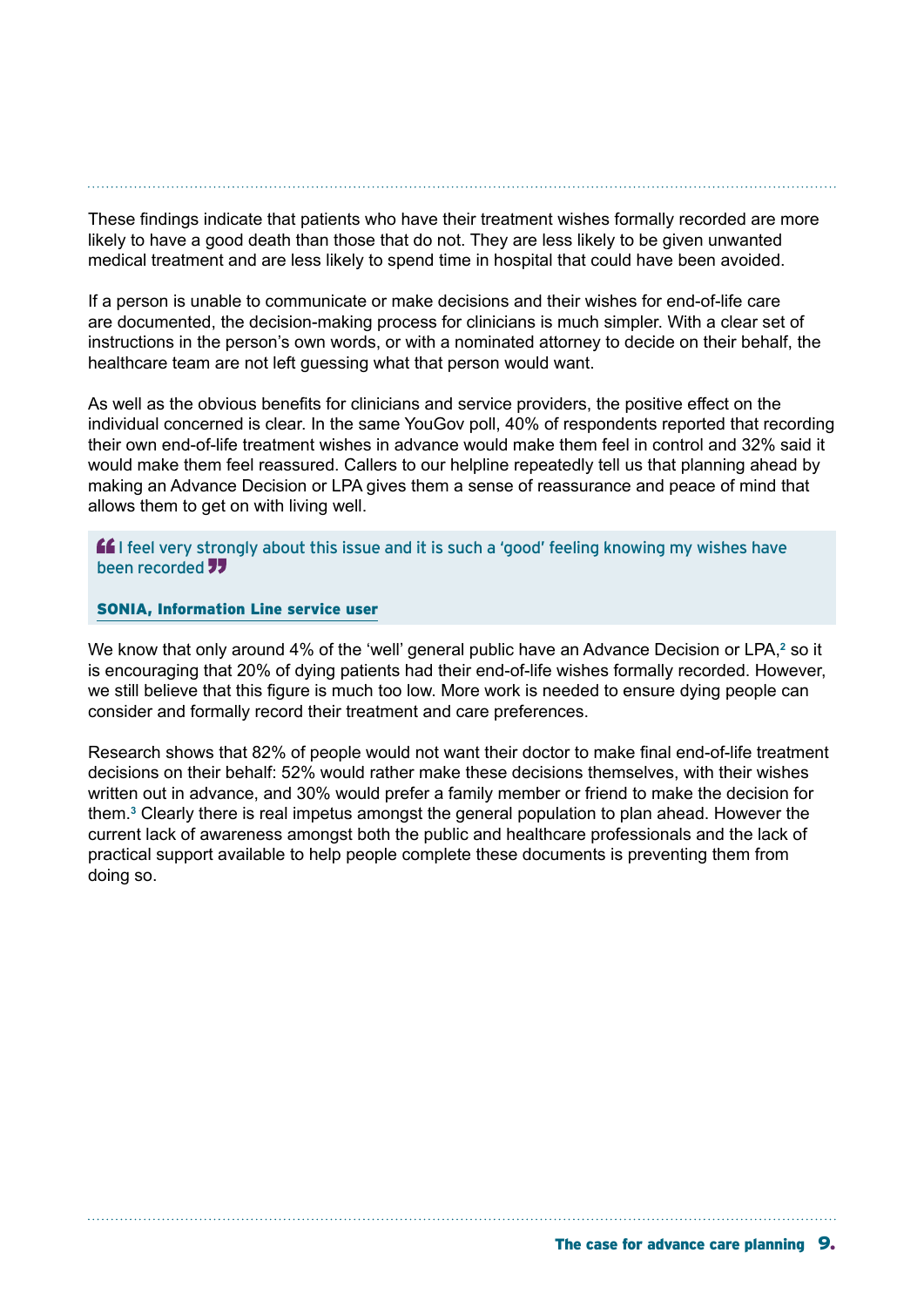# ENABLING PERSON-CENTRED END-OF-LIFE CARE.

Compassion in Dying provides an essential service by supporting people to legally record their treatment wishes and complete advance care planning documents. However, fundamental improvements need to be made in policy and practice in order to ensure these wishes are respected.

Responses to our postal monitoring highlighted the following barriers which prevent people from planning ahead:

Barrier 1: Lack of a formal system for recording end-of-life wishes Barrier 2: Lack of awareness amongst healthcare professionals Barrier 3: Lack of support to complete advance planning documents.

Policymakers and service providers need to focus on addressing these issues.

### BARRIER 1: Lack of a formal system for recording end-of-life wishes

When asked what concerned them most about their treatment wishes being respected, 58% of people said their biggest fear was that healthcare professionals would not be aware of what they, as the patient, wanted. It is therefore vital that a patient's Advance Decision is available to healthcare professionals across all care settings at any time of the day. Otherwise, there is a risk that the person's legally binding wishes will not be known about when it matters most.

### RECOMMENDATION:

A formal register of Advance Decisions needs to be created, similar in principle to the Organ Donor Register, which is accessible across care settings. Furthermore, we believe the existence of an Advance Decision should automatically be added to a person's Summary Care Record when a copy of it is given to their GP.<sup>4</sup> This would ensure crucial information about treatment wishes is available to healthcare professionals when it is needed.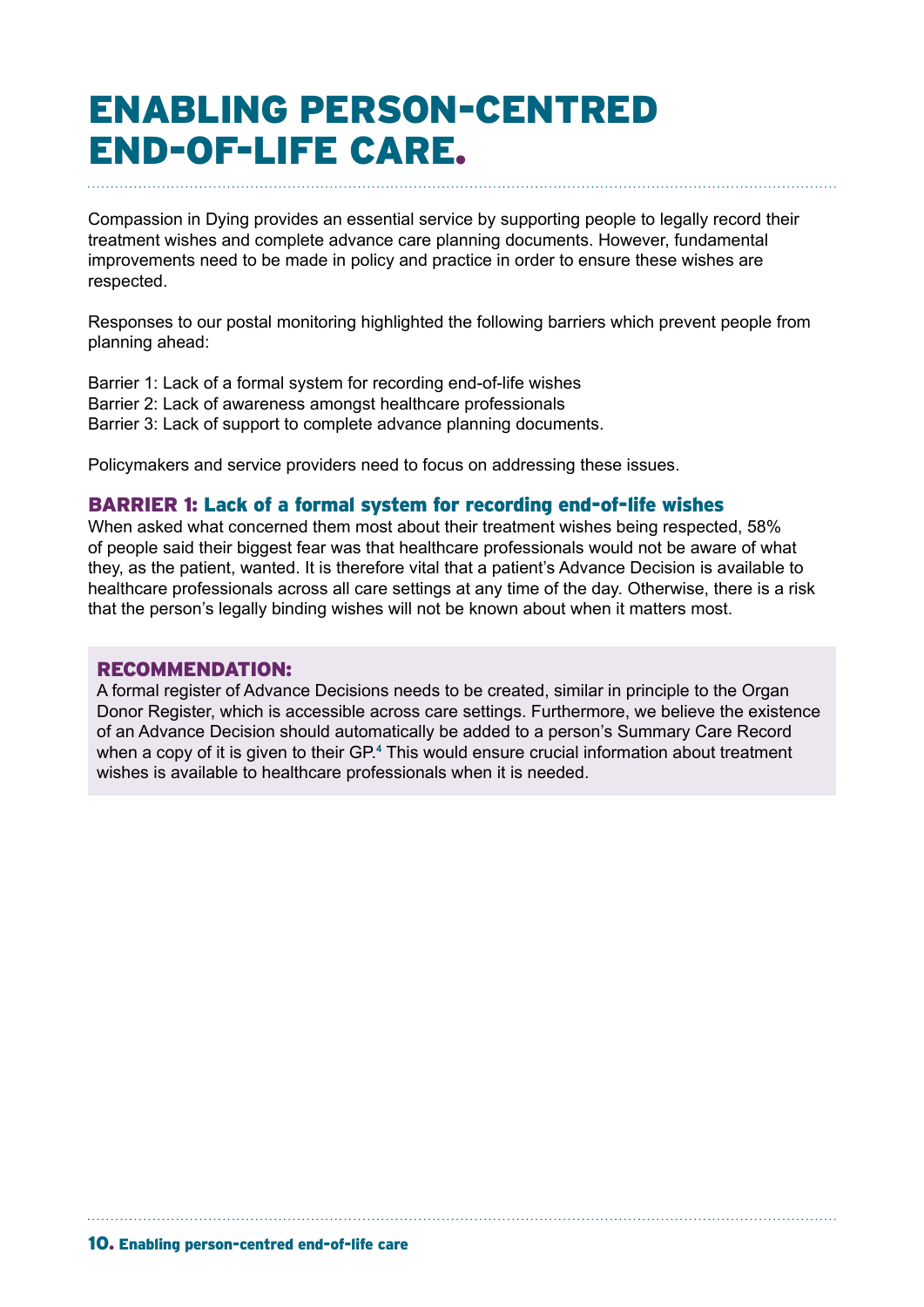### BARRIER 2: Lack of awareness amongst healthcare professionals

Respondents to our monitoring reported that 8% of doctors had not heard of Advance Decisions and 3% did not keep a copy of the completed Advance Decision in the patient's medical records. While this is only a relatively small proportion it is still too high. Not including an Advance Decision in the patient's medical records severely limits its value.

Furthermore, 15% of our service users experienced a negative reaction to the fact that they had completed an Advance Decision and, significantly, in half of these cases (49%) the negativity came from a doctor or other healthcare professional.

These issues have been acknowledged by Parliament. The House of Commons Health Committee report on End-of-Life Care recognised that more needs to be done to train healthcare professionals in advance care planning and the legal tools available to help patients plan ahead.**<sup>5</sup>** This was also reflected in the Government's response to a House of Lords Select Committee Report on the Mental Capacity Act, which stressed the urgency to:

*"…address the low level of awareness among the general public of Advance Decisions to refuse treatment; promote better understanding among health care staff of Advance Decisions…promote early engagement between healthcare staff and patients about Advance Decisions to ensure that such decisions can meet the test of being valid and applicable when the need arises; promote the inclusion of Advance Decisions in electronic medical records to meet the need for better recording, storage and communication of such decisions."* **<sup>6</sup>**

### RECOMMENDATION:

Considering the fact that 18% of people feel that being able to access information on planning ahead from their GP surgery would most encourage them to record their end-of-life wishes**<sup>7</sup>** , it is vital that this lack of awareness amongst healthcare professionals is addressed.

Healthcare providers need to invest in awareness-raising and effective training for healthcare professionals in order to enable patients to plan ahead and feel confident their wishes will be respected.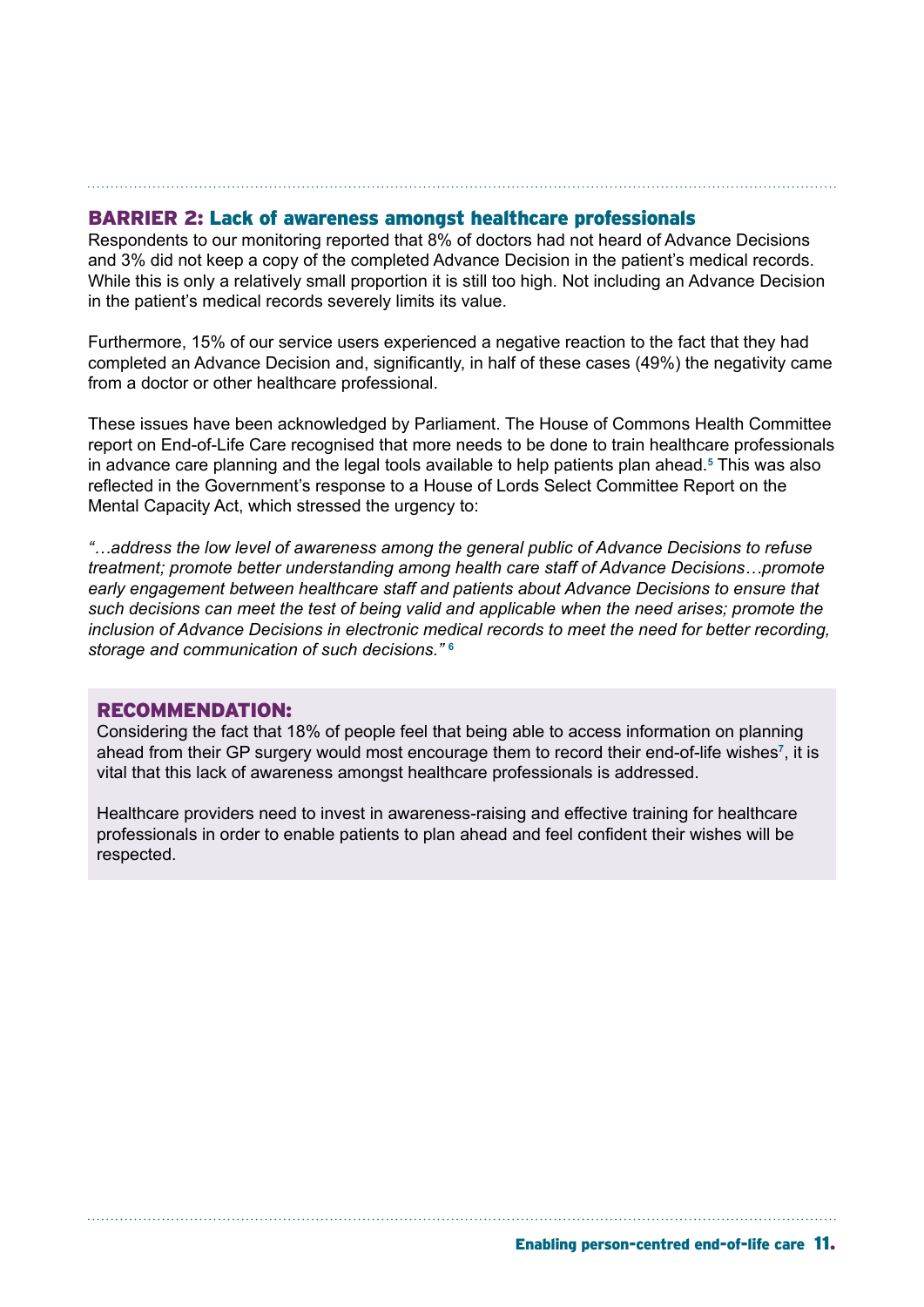### BARRIER 3: Lack of support to complete advance planning documents

29% of service users said that it would have been helpful if a trained professional had gone through their Advance Decision form with them face to face. When we asked members of the public what would encourage them to record their end-of-life treatment wishes, 15% said being able to access face-to-face support from a trained volunteer would help most.**<sup>6</sup>**

A common barrier cited by our service users to making an Advance Decision or LPA is the complexity involved in doing so. People can feel daunted by the forms. We are working hard to demystify the documents and make them as accessible as possible for all who want to plan ahead.

In addition, the My Life, My Decision project is an outreach service which complements the work of the Information Line and website and meets the demand of those who would like further support in exercising their rights to plan ahead.

Funded by the Big Lottery Silver Dreams fund and run in partnership with seven local Age UKs across England, My Life, My Decision offers one-to-one support to people over the age of 50 who want to discuss their wishes and complete an Advance Decision, LPA or Advance Statement. Early reporting from the project illustrates that, for many, they would not have been able to complete their advance planning documents without the 1-2-1 support provided by the project.

Having this specialist service provided independently, as is the case with My Life, My Decision, ensures that people can have their wishes listened to by a dedicated person with the time and resources to be able to provide full support. Research suggests this is not always something that can be offered by health and social care staff. In a 2014 survey of Royal College of Nursing members focussing on end-of-life issues, 49% of respondents said they did not always have the chance to discuss with patients' how they would like to be cared for during their final days. Furthermore, where patients wishes were not respected, many respondents cited "lack of time" as a reason for this happening.**<sup>8</sup>**

### RECOMMENDATION:

In order to enable as many people as possible to plan ahead, commissioners and service providers need to ensure that people have adequate support to do so.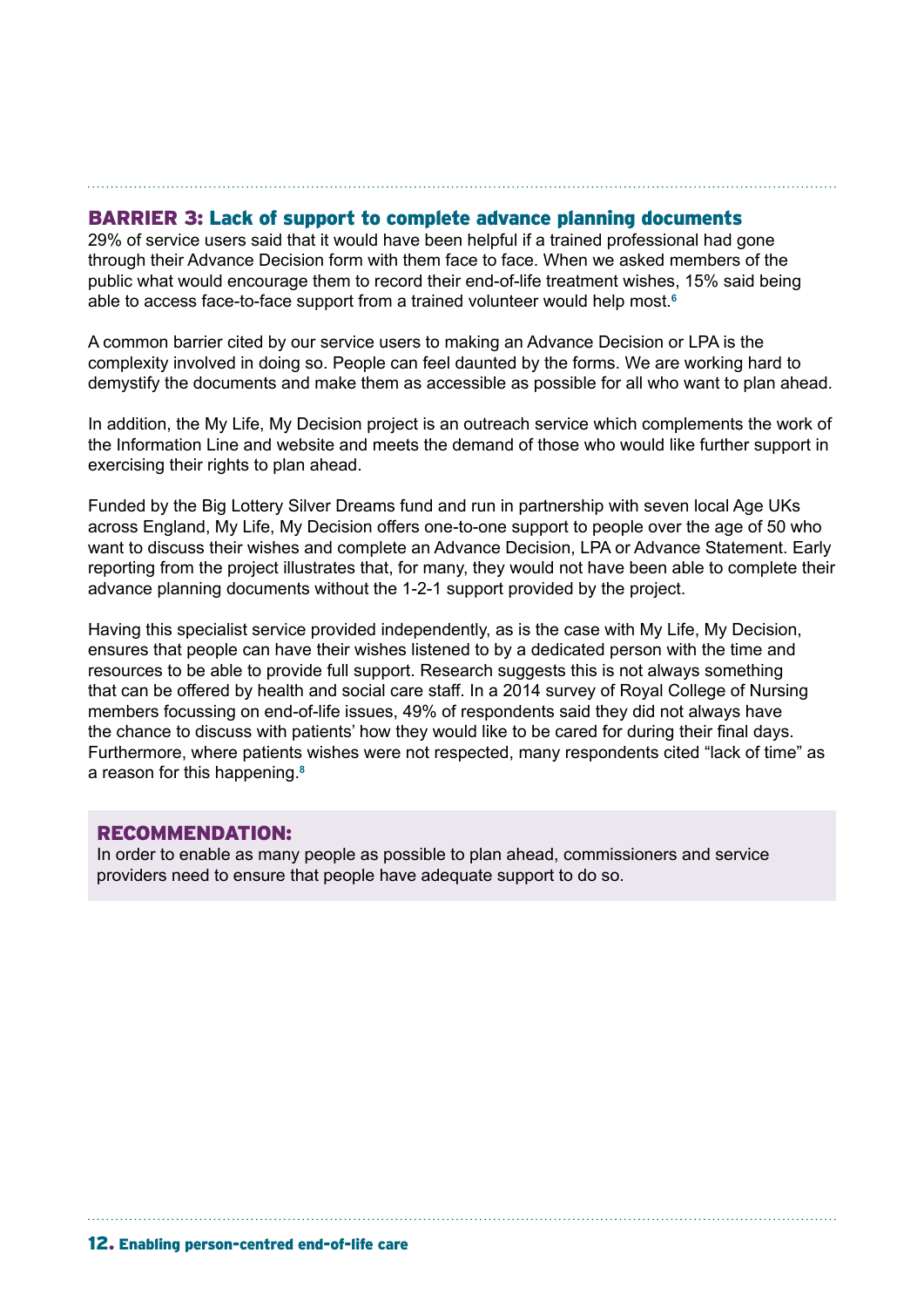### CASE STUDY:

 Last year my wife's Multiple Sclerosis had deteriorated to the point that she could not eat independently and her mobility was severely limited. She decided that she wanted to refuse a PEG feed and any other treatment intended to prolong her life. I contacted Compassion in Dying's Information Line for some advice about how she could amend her old Living Will to reflect her wishes to ensure that what she wanted would be respected if she couldn't speak for herself. This situation was made more complicated by the fact that she could no longer write.

She died at home on the 29th September 2014 with myself and our two daughters with her. It gave her great comfort to know that her Advance Decision was in place. She finally felt as if she was in control of her own destiny again. Compassion in Dying was able to help us when it seemed as if nobody else could, and their kindness and calm manner over the phone is something I shall never forget. 77

DANIEL, Information Line service user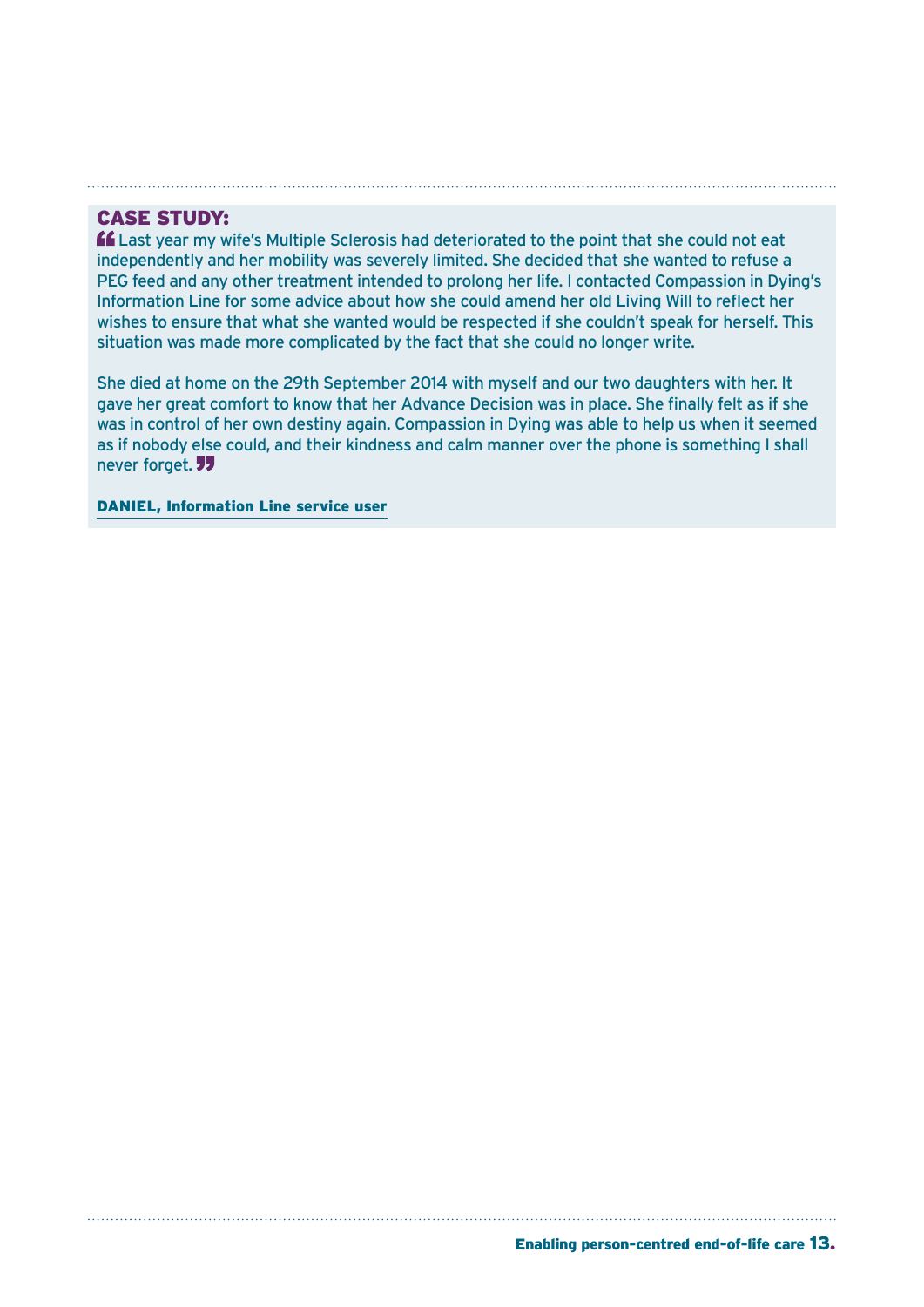# ABOUT COMPASSION IN DYING.

### WHO WE ARE

**At some point you will have to make a decision about your healthcare. Understanding your rights to make those decisions and planning in advance can give you peace of mind.**

Compassion in Dying is here to help you plan ahead to ensure your wishes will be respected. We are a national charity working to inform and empower people to exercise their rights and choices around end-of-life care.

**Our vision is a world in which each individual gets the end-of-life care that is right for them.**

**We believe everyone should be aware of their legal rights and choices when making decisions about their treatment, including how to plan their wishes in advance in a legally binding way.**

### WHAT WE DO.

#### **Information**

We produce clear and up-to-date information for individuals, carers, family members and healthcare professionals, supported by our Information Line service.

#### **Outreach**

We provide one-to-one support to older people wishing to know and exercise their rights to plan ahead and make decisions about their end-of- life care.

### **Training**

We run information sessions and training for professionals, community groups and volunteers on a range of end-of-life topics, including accredited Continuing Professional Development (CPD) modules.

### **Research**

We conduct and review research into end-of-life issues to inform policy makers and promote patient-centred care.

*Compassion in Dying was founded by the campaigning and membership organisation Dignity in Dying in 2007. The two are sister organisations, and share a desire to see individual choice at the heart of end-of-life decision making. Compassion in Dying supports the uptake of existing legal rights and is not involved in Dignity in Dying's campaign for assisted dying for terminally ill, mentally competent adults, within the last six months of life.*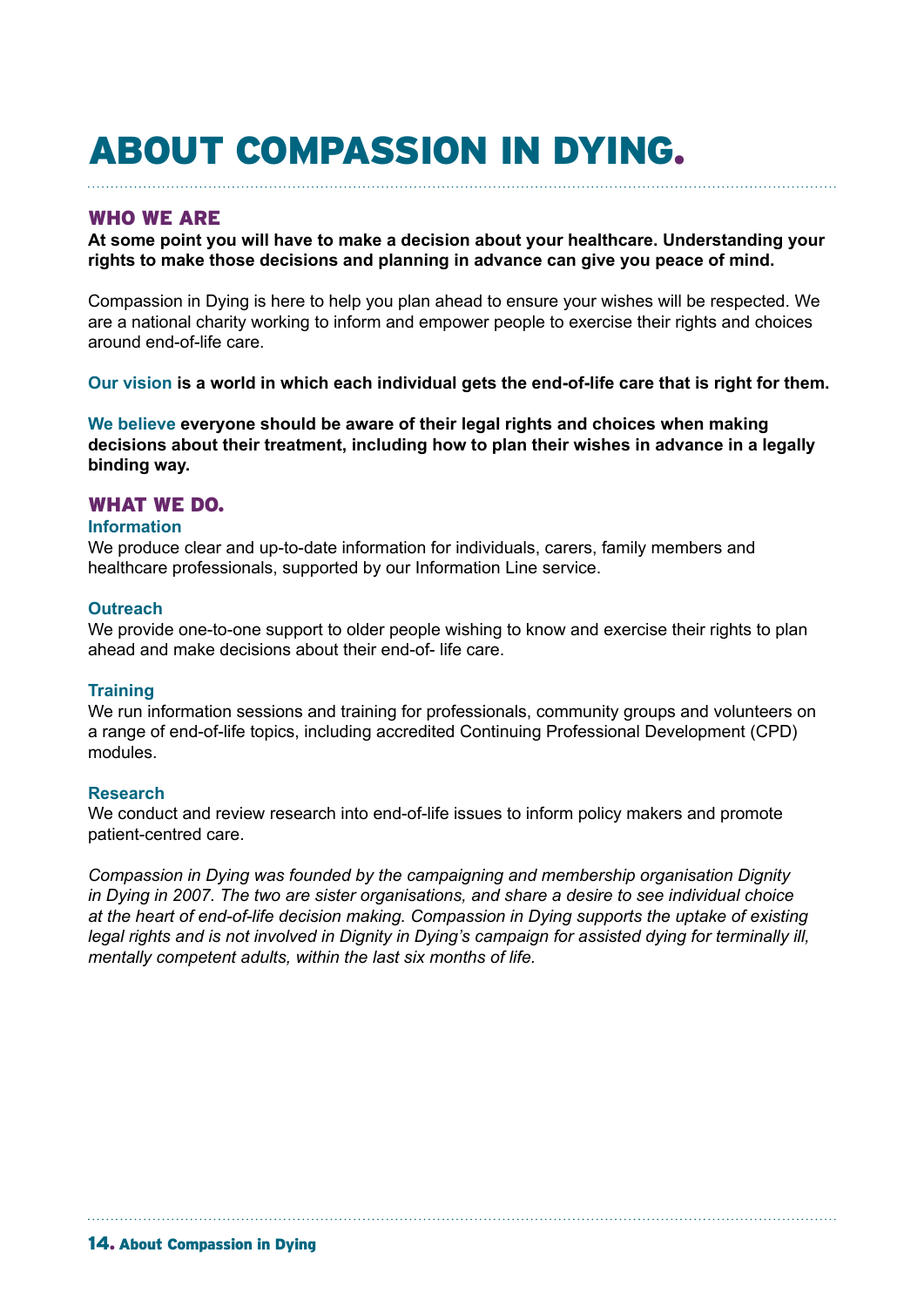# COMMON TERMS.

### ADVANCE CARE PLANNING (ACP):

A term for the process of planning in advance your future care and treatment. This can involve conversations with those close to you and your healthcare team as well as a written declaration of your wishes, such as an Advance Statement or Advance Decision.

### ADVANCE DECISION:

An Advance Decision allows you to record any medical treatments that you do not want to be given in the future, in case you later become unable to make or communicate decisions for yourself. It will only be used if you cannot make or communicate a decision for yourself. The legal name is an Advance Decision to Refuse Treatment, and it is also sometimes called a Living Will or an Advance Directive.

### ADVANCE STATEMENT/STATEMENT OF WISHES:

An Advance Statement (sometimes called a Statement of Wishes) is a general statement about anything that is important to you in relation to your future treatment and wellbeing. You can use it to express your preferences for care or to detail any values or beliefs that inform the decisions you make.

### CAPACITY:

Mental capacity is the ability to make decisions for yourself about a particular matter. Having 'capacity' means having the ability to understand and retain information relating to the decision, understanding the consequences of any choice you make, taking that information into account, and being able to communicate your wishes.

### LASTING POWER OF ATTORNEY (LPA) FOR HEALTH AND WELFARE:

An LPA for Health and Welfare is a written document that gives one or more trusted persons the legal power to make decisions about your health and welfare if you lose the capacity to do so yourself. Your Attorney(s) can make decisions about anything to do with your health and welfare such as refusing medical treatment, where you are cared for and the type of care you receive, as well as day-to-day things like your diet, dress and daily routine.

### REFERENCES

- **<sup>1</sup>**Public Health England (2013) What we know now 2013: New information collated by the National End of Life Care Intelligence Network; SCIE (May 2013) Dying Well at Home: the case of integrated working. Costs of dying at home
- **<sup>2</sup>**YouGov, 2013
- **<sup>3</sup>**YouGov, 2014
- **<sup>4</sup>***Currently, the presence of an Advance Decision is only recorded on a Summary Care Record if the person concerned requests it to be.*
- **<sup>5</sup>**The House of Commons Health Committee report on End-of-Life Care, (March, 2015)
- **<sup>6</sup>**Government Response to report recommendations on the Mental Capacity Act 2005, (March 2015)
- **<sup>7</sup>**YouGov, 2015
- **<sup>8</sup>**Dying in the UK, RCN survey (November, 2014)

Common terms 15.